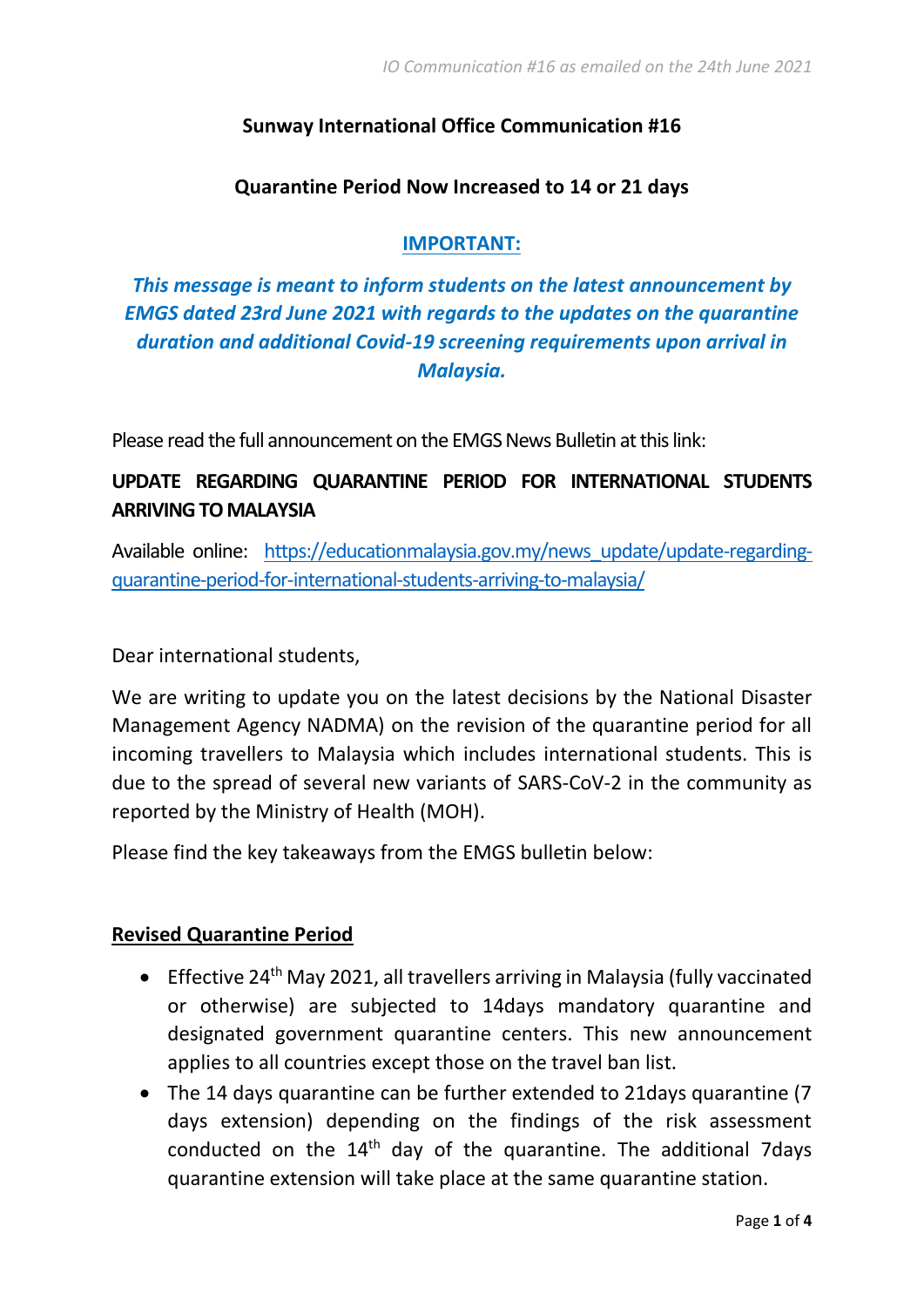## **RT-PCR Covid-19 Screening**

- All incoming travellers to Malaysia (fully vaccinated or otherwise) are expected to undergo a series of Covid-19 screenings pre-departure, upon arrival and during the mandatory quarantine period.
- Only the RT-PCR screening test results are accepted.
- Please ensure that your test results taken in your home country is in ENGLISH. Results that are not in English must be translated to English.
- The test results must also be 'negative' for SARS-CoV-2.
- Kindly refer to the timeline below for better understanding :

| <b>No</b>      | Covid-19<br><b>Screening</b> | When?                                                                                                                                     | Where?                                                                                                                                                                        | <b>Remarks</b>                                                                                                                                                                |
|----------------|------------------------------|-------------------------------------------------------------------------------------------------------------------------------------------|-------------------------------------------------------------------------------------------------------------------------------------------------------------------------------|-------------------------------------------------------------------------------------------------------------------------------------------------------------------------------|
| $\mathbf{1}$   | RT-PCR<br>(Test 1)           | Take the test within a<br>maximum of 72<br>hours or three (3)<br>days before your<br>flight departs from<br>your original<br>destination. | In your home<br>country or country<br>of residence.                                                                                                                           | <b>RT-PCR test results</b><br>must be in <b>ENGLISH</b><br>only. Please get a<br>translation done if<br>necessary.<br>Your results must be<br>'negative' for SARS-<br>$Cov-2$ |
| $\overline{2}$ | RT-PCR<br>(Test 2)           | Upon arrival in<br>Malaysia                                                                                                               | The arrival hall in<br>the international<br>airport entry point.<br>Kuala Lumpur<br>International<br>Airport (KLIA) or<br>Kuala Lumpur<br>International<br>Airport 2 (KLIA 2) |                                                                                                                                                                               |
| 3              | RT-PCR<br>(Test 3)           | 10th day of the<br>quarantine                                                                                                             | <b>Quarantine station</b>                                                                                                                                                     |                                                                                                                                                                               |
| 4              | RT-PCR<br>(Test 4)           | 18th day of the<br>quarantine                                                                                                             | <b>Quarantine station</b>                                                                                                                                                     | Only applicable if the<br>quarantine period is<br>21days                                                                                                                      |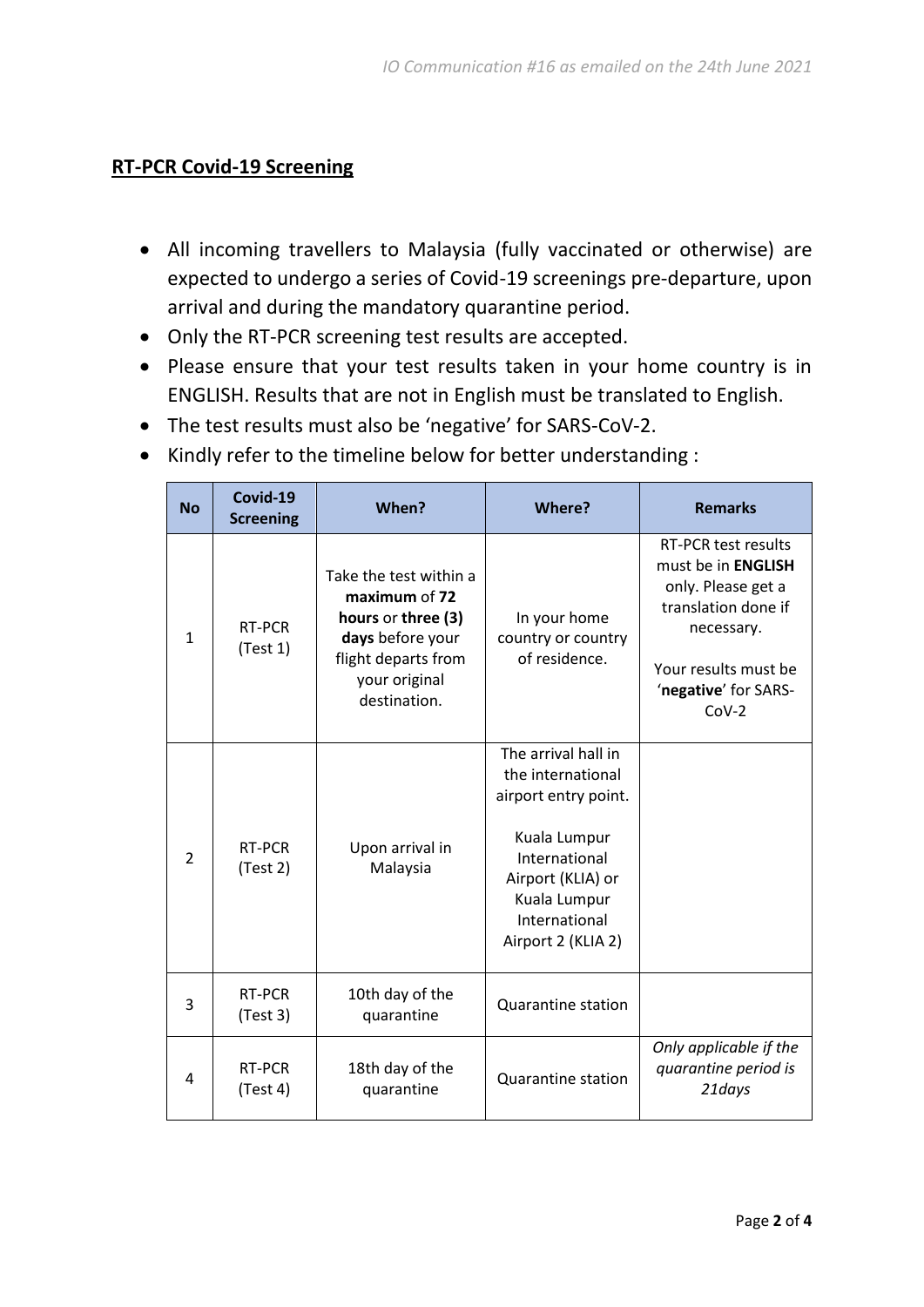## **Screening Charges and Quarantine Cost (Basic Package)**

- Please refer to the table below for the charges for Covid-19 Screening Test. The fee for screening is not included in the quarantine cost.
- The quarantine cost remains the same as previously announced. International Students are required to pay RM150/ per night (basic package) and a fixed fee of RM 2,600 (Quarantine Station Operations). This fee is also inclusive of the airport transfer.
- All fees imposed by the Government of Malaysia including Covid-19 detection test, quarantine cost, and hospital admittance fee (if required) must be borne by International Students.

| CHARGES FOR COVID-19 SCREENING TEST AT INTERNATIONAL ENTRY GATE & MOH FACILITY |                 |  |  |  |
|--------------------------------------------------------------------------------|-----------------|--|--|--|
| COVID-19 SCREENING TEST                                                        | <b>FEE (RM)</b> |  |  |  |
| RT-PCR                                                                         | 250             |  |  |  |
| RTK ANTIGEN                                                                    | 120             |  |  |  |
|                                                                                |                 |  |  |  |

| <b>QUARANTINE COST</b>            |                               |  |  |  |
|-----------------------------------|-------------------------------|--|--|--|
| ACCOMODATION/OPERATIONAL COST     | FEE (RM)                      |  |  |  |
| Accommodation Cost (RM150.00/day) | 2,100 (14 days of quarantine) |  |  |  |
|                                   | 1.500 (10 days of quarantine) |  |  |  |
|                                   | 1.050 (7 days of quarantine)  |  |  |  |
| <b>Fixed Charges</b>              | 2.600                         |  |  |  |
| (Quarantine Station Operations)   |                               |  |  |  |

*This table is published in item 2.5.5 of the UPDATE ON THE STANDARD OPERATING PROCEDURES ON THE ENTRY OF NEW INTERNATIONAL STUDENTS TO STUDY AT PRIVATE EDUCATIONAL INSTITUTIONS dated 20th May 2021.*

Available online: [https://educationmalaysia.gov.my/news\\_update/update-on-the](https://educationmalaysia.gov.my/news_update/update-on-the-sop-on-the-entry-of-new-international-students-to-study-at-private-educational-institutions/)[sop-on-the-entry-of-new-international-students-to-study-at-private-educational](https://educationmalaysia.gov.my/news_update/update-on-the-sop-on-the-entry-of-new-international-students-to-study-at-private-educational-institutions/)[institutions/](https://educationmalaysia.gov.my/news_update/update-on-the-sop-on-the-entry-of-new-international-students-to-study-at-private-educational-institutions/)

## **Quarantine Arrangements (Premium Package)**

• Students wishing to take up the Premium Package for quarantine can do so by referring to the Premium Hotel List on the NADMA website at this link:

[http://www.nadma.gov.my/en/component/sppagebuilder/?view=page](http://www.nadma.gov.my/en/component/sppagebuilder/?view=page&id=190&fbclid=IwAR3icf_9DOJRkCVZ9trkRvMs75fnwxTIDAanFFhU7NRQ4fuVEaRIRJmZ2co) [&id=190&fbclid=IwAR3icf\\_9DOJRkCVZ9trkRvMs75fnwxTIDAanFFhU7NR](http://www.nadma.gov.my/en/component/sppagebuilder/?view=page&id=190&fbclid=IwAR3icf_9DOJRkCVZ9trkRvMs75fnwxTIDAanFFhU7NRQ4fuVEaRIRJmZ2co) [Q4fuVEaRIRJmZ2co](http://www.nadma.gov.my/en/component/sppagebuilder/?view=page&id=190&fbclid=IwAR3icf_9DOJRkCVZ9trkRvMs75fnwxTIDAanFFhU7NRQ4fuVEaRIRJmZ2co)

• Students are expected to contact the desired hotel directly for booking arrangements, airport transfer and payment related matters.